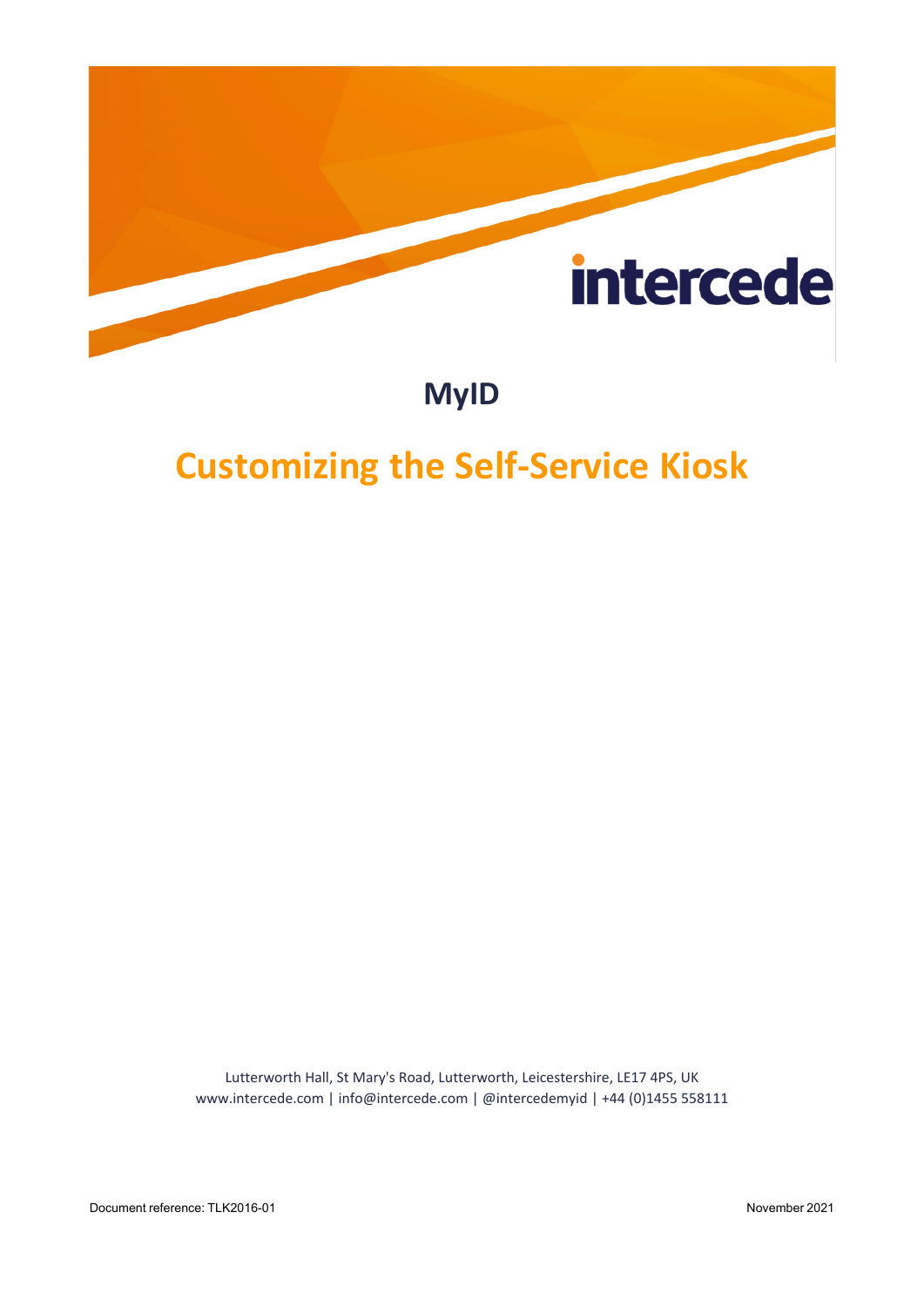### <span id="page-1-0"></span>**Copyright**

© 2001-2021 Intercede Limited. All rights reserved.

Information in this document is subject to change without notice. The software described in this document is furnished exclusively under a restricted license or non-disclosure agreement. Copies of software supplied by Intercede Limited may not be used resold or disclosed to third parties or used for any commercial purpose without written authorization from Intercede Limited and will perpetually remain the property of Intercede Limited. They may not be transferred to any computer without both a service contract for the use of the software on that computer being in existence and written authorization from Intercede Limited.

No part of this publication may be reproduced, stored in a retrieval system or transmitted in any form or any means electronic or mechanical, including photocopying and recording for any purpose other than the purchaser's personal use without the written permission of Intercede Limited.

Whilst Intercede Limited has made every effort in the preparation of this manual to ensure the accuracy of the information, the information contained in this manual is delivered without warranty, either express or implied. Intercede Limited will not be held liable for any damages caused, or alleged to be caused, either directly or indirectly by this manual.

#### **Licenses and Trademarks**

The Intercede<sup>®</sup> and MyID<sup>®</sup> word marks and the MyID<sup>®</sup> logo are registered trademarks of Intercede in the UK, US and other countries.

Microsoft and Windows are registered trademarks of Microsoft Corporation. Other brands and their products are trademarks or registered trademarks of their respective holders and should be noted as such. All other trademarks acknowledged.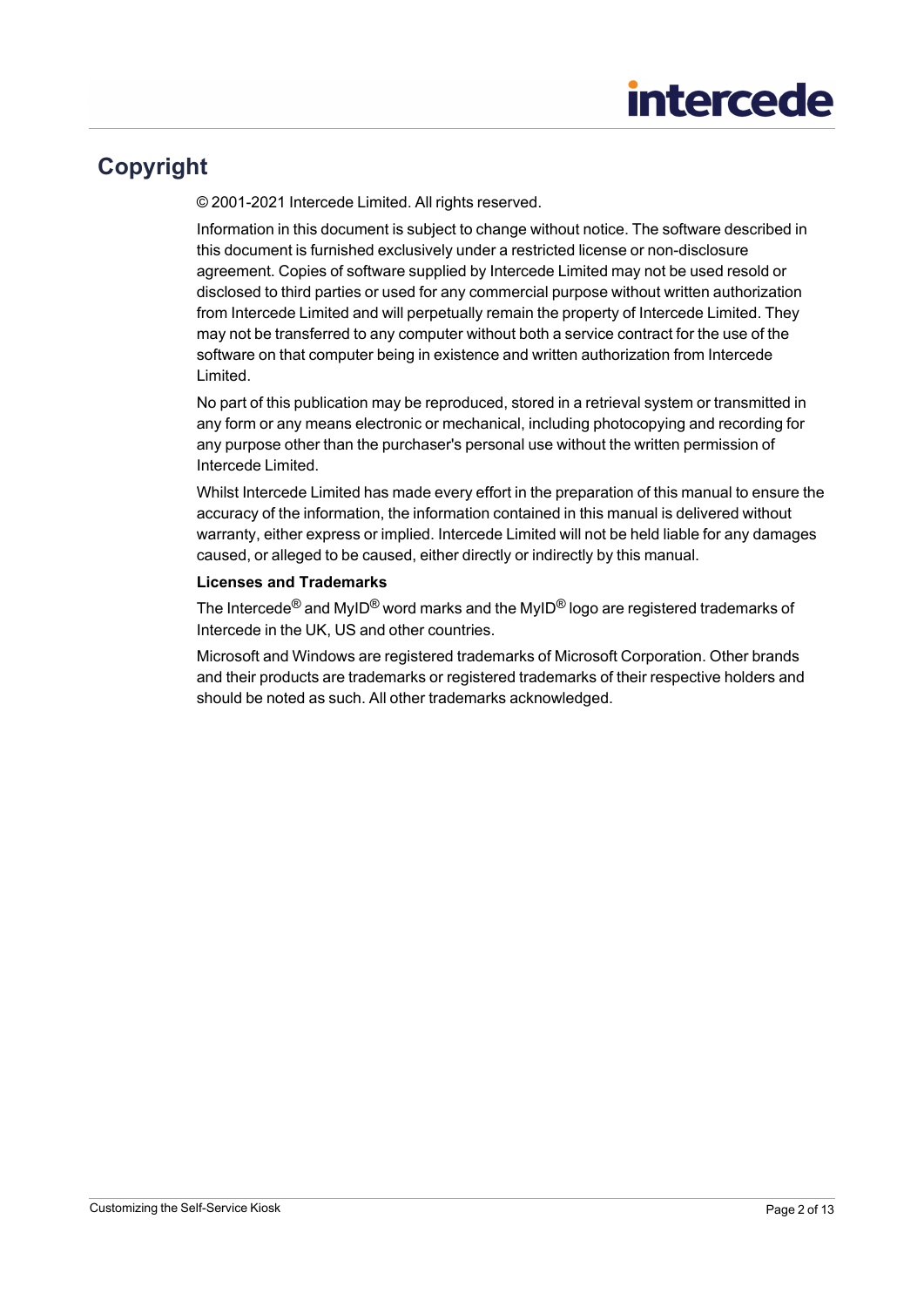#### <span id="page-2-0"></span>**Conventions used in this document**

- Lists:
	- Numbered lists are used to show the steps involved in completing a task when the order is important.
	- Bulleted lists are used when the order is unimportant or to show alternatives.
- **Bold** is used for menu items and for labels.

#### For example:

- Record a valid email address in **'From' email address**.
- Select **Save** from the **File** menu.
- *Italic* is used for emphasis:

For example:

- Copy the file *before* starting the installation.
- Do *not* remove the files before you have backed them up.
- *Bold and italic* hyperlinks are used to identify the titles of other documents.

For example: "See the *Release Notes* for further information."

Unless otherwise explicitly stated, all referenced documentation is available on the product installation media.

- $\bullet$  A  $\text{fixed width}$  font is used where the identification of spaces is important, including filenames, example SQL queries and any entries made directly into configuration files or the database.
- **Notes** are used to provide further information, including any prerequisites or configuration additional to the standard specifications.

For example:

**Note:** This issue only occurs if updating from a previous version.

• Warnings are used to indicate where failure to follow a particular instruction may result in either loss of data or the need to manually configure elements of the system. For example:

**Warning:** You must take a backup of your database before making any changes to it.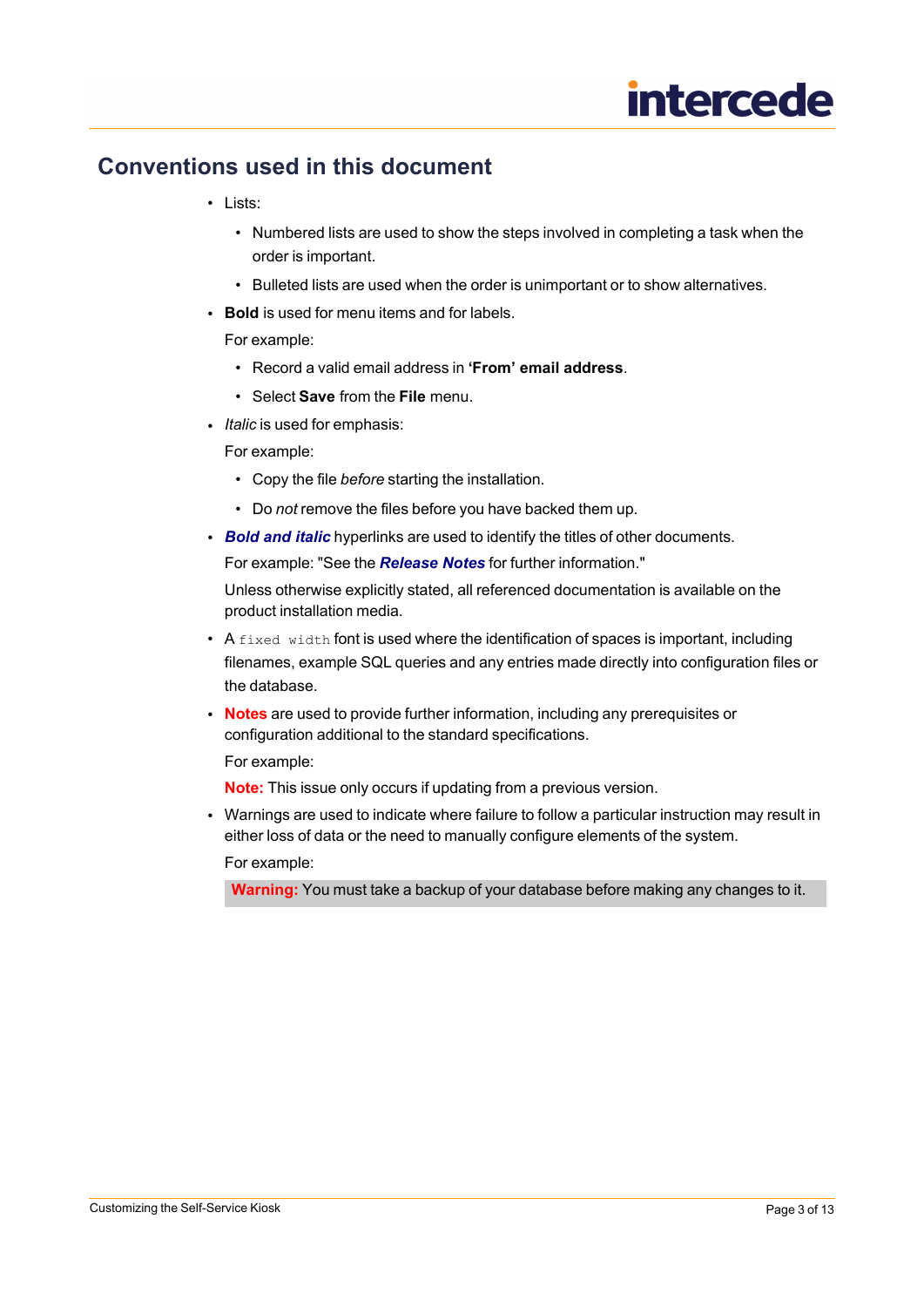### <span id="page-3-0"></span>**Contents**

| Conventions used in this document <b>manufacture and the conventions</b> and the set of the set of the set of the set of the set of the set of the set of the set of the set of the set of the set of the set of the set of the set  |  |  |
|--------------------------------------------------------------------------------------------------------------------------------------------------------------------------------------------------------------------------------------|--|--|
|                                                                                                                                                                                                                                      |  |  |
|                                                                                                                                                                                                                                      |  |  |
|                                                                                                                                                                                                                                      |  |  |
| 2 Adding a custom page <b>contained a contract a contract of the contract of the contract of the contract of the contract of the contract of the contract of the contract of the contract of the contract of the contract of the</b> |  |  |
|                                                                                                                                                                                                                                      |  |  |
|                                                                                                                                                                                                                                      |  |  |
|                                                                                                                                                                                                                                      |  |  |
|                                                                                                                                                                                                                                      |  |  |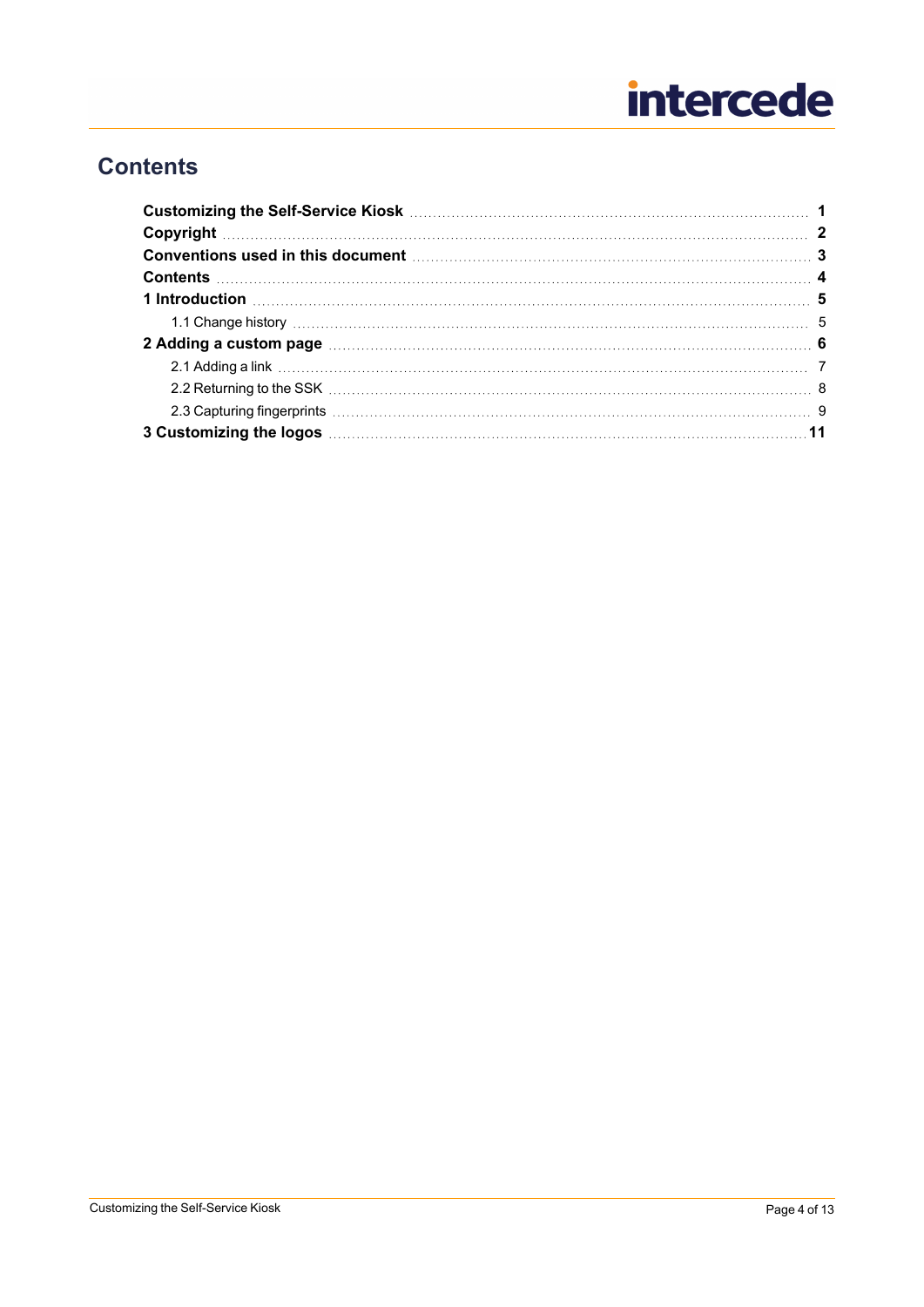### **1 Introduction**

<span id="page-4-0"></span>This document contains instructions on how to customize the MyID Self-Service Kiosk (SSK). This includes:

- Adding a custom link to embed an HTML page in the SSK. See section *2*, *Adding a [custom](#page-5-0) page*.
- Using an embedded HTML page to capture fingerprints. See section *2.3*, *Capturing [fingerprints](#page-8-0)*.
- <span id="page-4-1"></span>• Replacing the MyID and Intercede logos. See section *3*, *[Customizing](#page-10-0) the logos*.

#### **1.1 Change history**

| <b>Version</b> | <b>Description</b> |
|----------------|--------------------|
| $ITLK2016-01$  | I First version.   |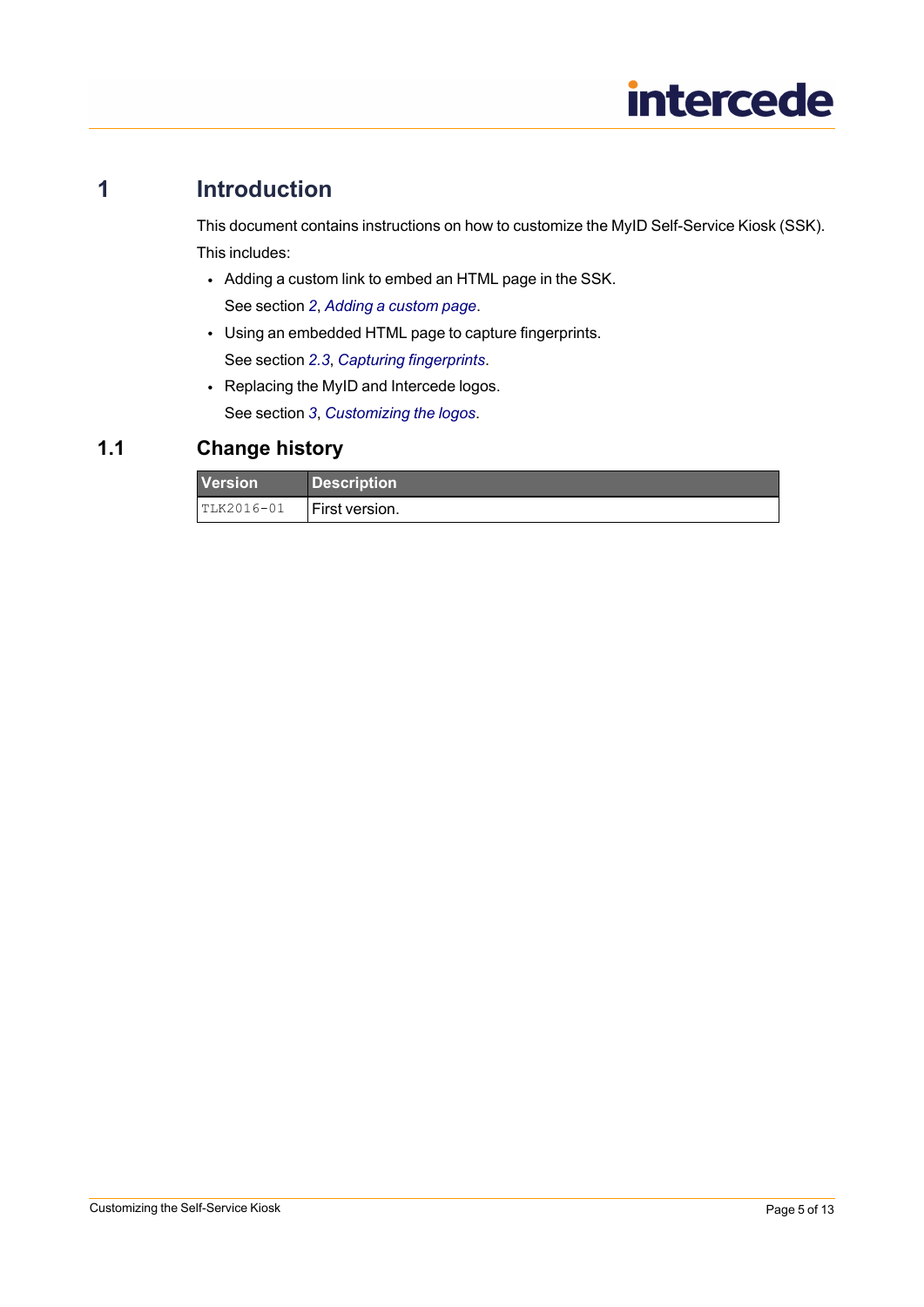### **2 Adding a custom page**

<span id="page-5-0"></span>By default, the SSK provides links on its front screen to carry out the following actions:



- Check for requests
- Request a temporary card
- Report a problem

You can customize this screen to add additional options. Each option contains the URL of a web page; the SSK displays this web page inside the kiosk. You can simply display information to the Kiosk user, make use of features of the Self-Service Kiosk such as capturing fingerprints, and post the captured information to a third-party system. When you have completed any actions, you can return to the SSK.

See:

- [section](#page-6-0) *2.1*, *Adding a link*.
- section *2.2*, *[Returning](#page-7-0) to the SSK*.
- section *2.3*, *Capturing [fingerprints](#page-8-0)*.

**Note:** For full information about the Kiosk API, including requirements for the WebView2 component used to host custom pages, see the SSK Web API documentation provided in the MyID Client Integration Toolkit.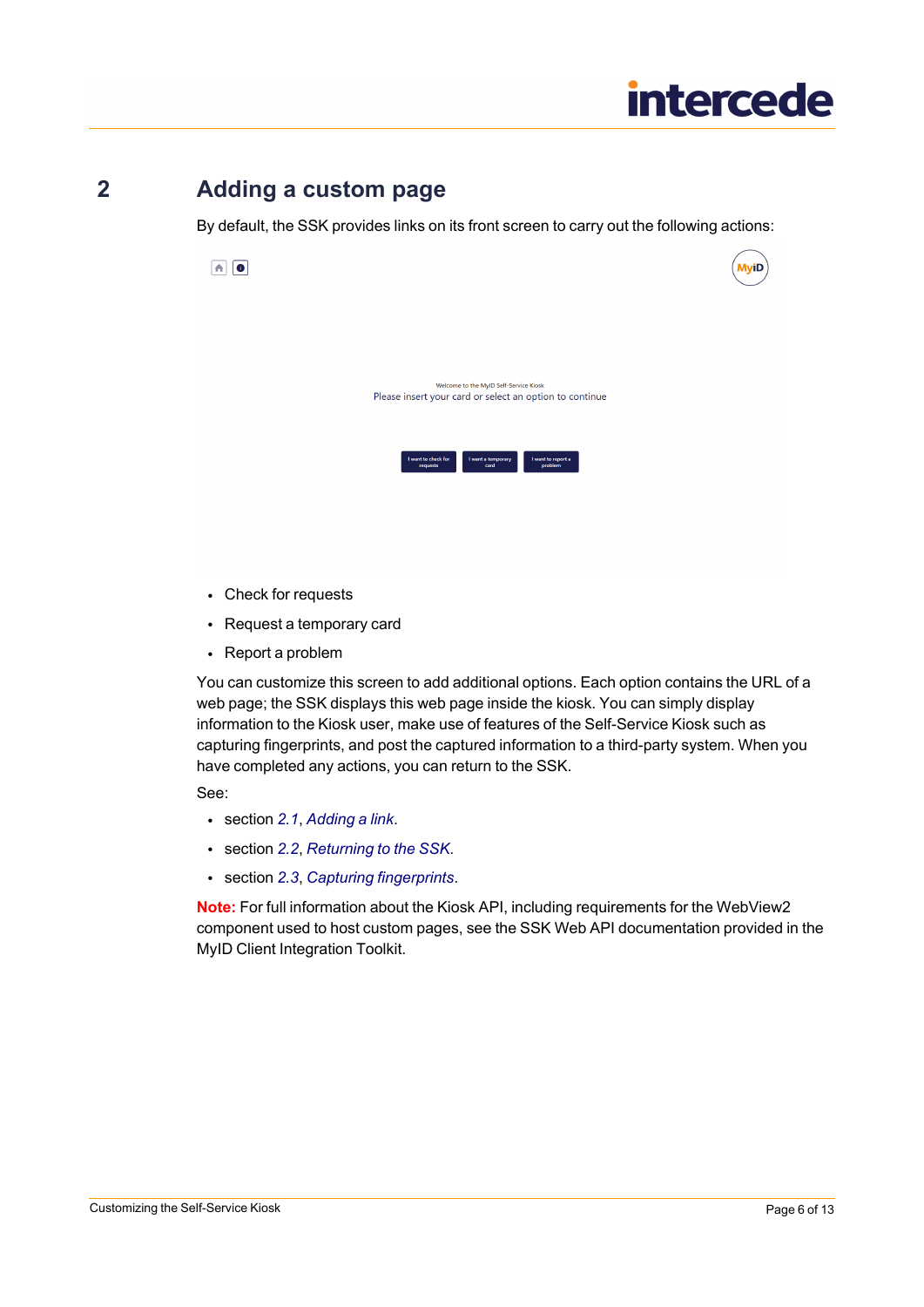#### **2.1 Adding a link**

<span id="page-6-0"></span>To add a link to the front screen of the SSK, you must edit an XML configuration file on the web services server.

The file is called WebLinks.xml and is in the content subfolder of the MyIDProcessDriver web service; by default, this is:

C:\Program Files\Intercede\MyID\SSP\MyIDProcessDriver\content\

If the file does not exist, you can create it.

The content of the file is:

```
<?xml version="1.0" encoding="utf-8" ?>
<links>
 <link>
   <id>10000001</id>
   <name translationID="0">Link Text</name>
   <desc translationID="0">Link Description</desc>
   <order>1</order>
   <url>https://myserver.domain.com/link/</url>
   <image>Content/img/workflow-icons/medium/Adjudicate-Person.png</image>
   <platform>8</platform>
 </link>
</links>
```
Within the  $\langle\,{\rm links}\rangle$  node you can have one or more  $\langle\,{\rm links}\rangle$  nodes, each of which describes a link button.

The fields of  $a \leq \lim_{k \to \infty}$  node are:

| <b>Field</b> | <b>Description</b>                                                                                                                                   |
|--------------|------------------------------------------------------------------------------------------------------------------------------------------------------|
| id           | A unique ID for the link. This must not appear in the Operations table in the                                                                        |
|              | MyID database; you are recommended to use values 10000001 and higher.                                                                                |
| name         | The text that appears on the link.                                                                                                                   |
| desc         | A description of the link.                                                                                                                           |
| order        | The order in which the link appears on screen. Reserved for future use.                                                                              |
| url          | The URL of the page you want to embed within the SSK.                                                                                                |
|              | To prevent any potential issues with cross-server communication, you are<br>recommended to host the embedded page on the same server as the MyID web |
|              | services.                                                                                                                                            |
| image        | The image from the MyIDDataSource web service to use for the link. For SSK,                                                                          |
|              | this image is not used; this field is appropriate only for other platforms.                                                                          |
| platform     | For SSK, set this to 8.                                                                                                                              |

Once you have edited the file, save your changes, then recycle the **MyIDWebService** application pool in IIS to ensure that the web service is using the latest version of the file.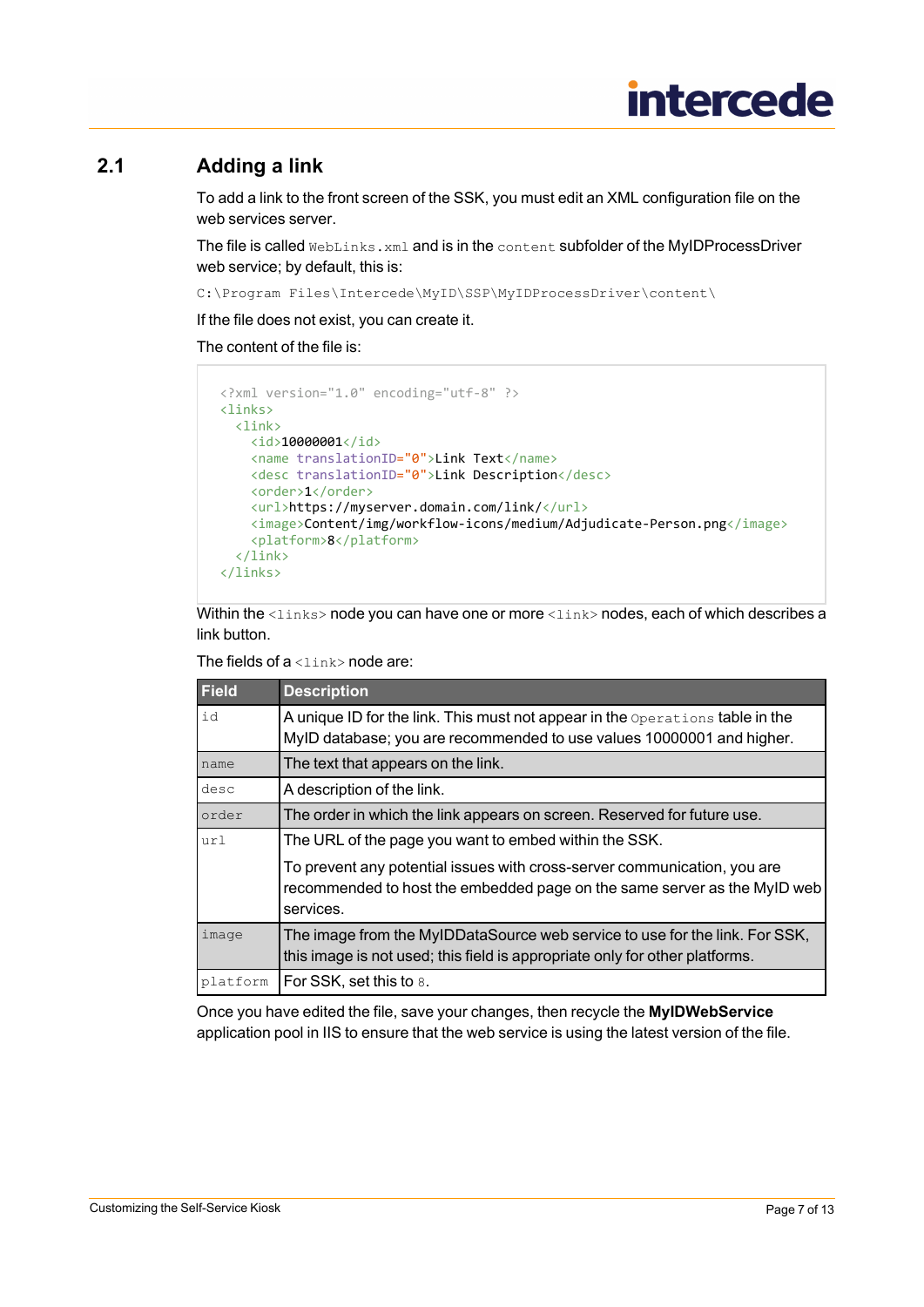#### **2.2 Returning to the SSK**

<span id="page-7-0"></span>You can determine the content of the embedded custom page; you can display information, capture details to post to external systems, and use the fingerprint capture feature of the SSK.

Once you have completed the task, however, you must close the embedded page and return to the Kiosk main screen.

To do this, carry out the following JavaScript command in your custom page:

window.chrome.webview.hostObjects.MyID.Done("Complete");

The SSK closes the current web page and returns to the main screen.

**Note:** For full information about the Kiosk API, see the SSK Web API documentation provided in the MyID Client Integration Toolkit.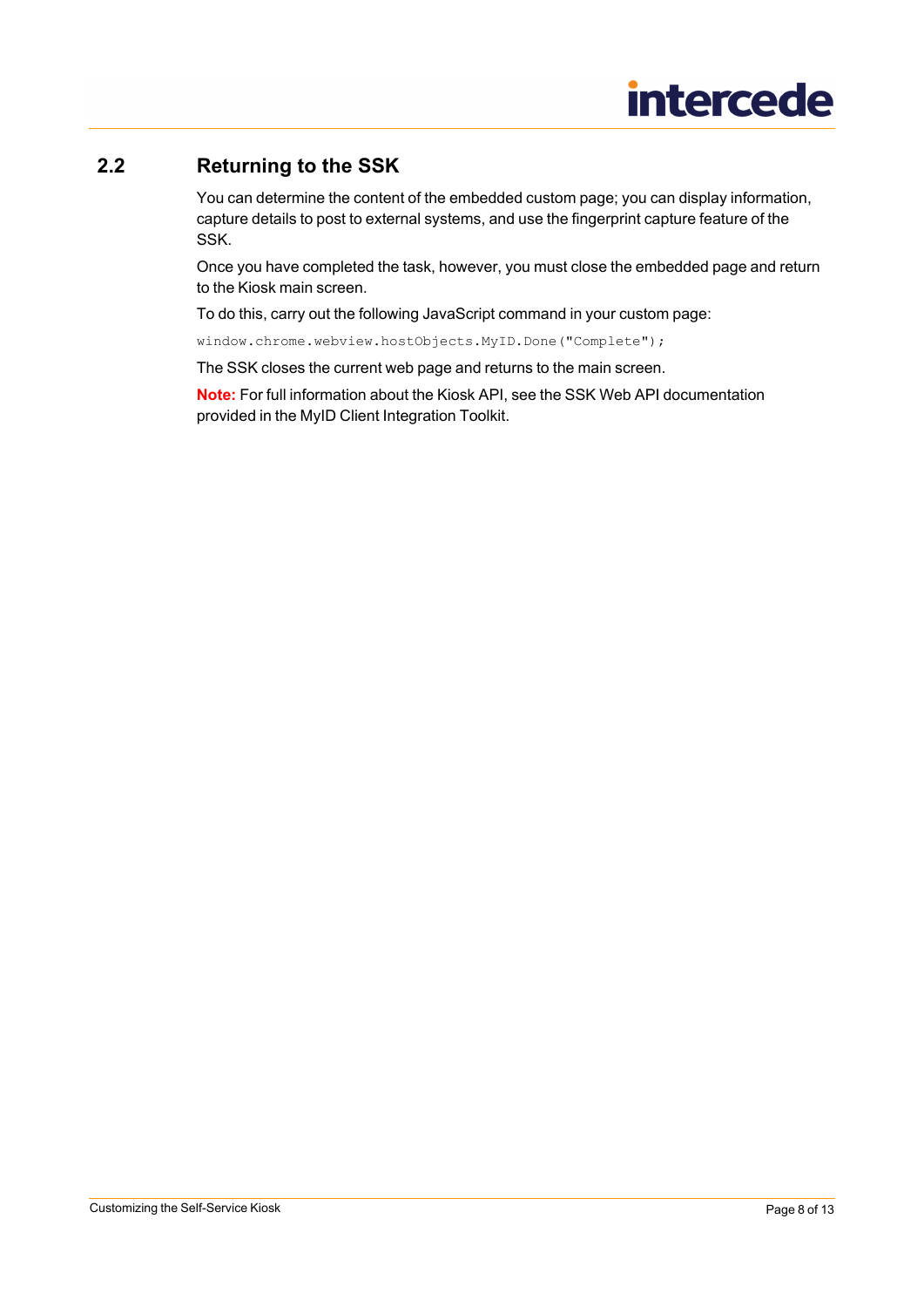#### **2.3 Capturing fingerprints**

<span id="page-8-0"></span>Your embedded web page can use the fingerprint capture feature of SSK.

The process is as follows:

- 1. Call the CaptureFingerprints function.
- 2. The SSK pops up the fingerprint capture dialog, and you capture the fingerprints.
- 3. The SSK returns the fingerprint data to a callback function.
- 4. You process this fingerprint data and carry out any required actions; for example, posting it to an external system.

The CaptureFingerprints function takes the following parameters:

```
window.chrome.webview.hostObjects.MyID.CaptureFingerprints
(<fingers>,<capture device>,<callback function>);
```
#### where:

| <b>Parameter</b>                                                                                                   | <b>Description</b>                                                             |
|--------------------------------------------------------------------------------------------------------------------|--------------------------------------------------------------------------------|
| <fingers></fingers>                                                                                                | A string containing codes for the finger or fingers you want to capture.       |
|                                                                                                                    | You can use the following codes:                                               |
|                                                                                                                    | • $LT$ – left thumb.                                                           |
|                                                                                                                    | $LI$ – left index.                                                             |
|                                                                                                                    | LM-left middle.                                                                |
|                                                                                                                    | $\bullet$ LR-left ring.                                                        |
|                                                                                                                    | $\bullet$ LL-left little.                                                      |
|                                                                                                                    | • $RT - right$ thumb.                                                          |
|                                                                                                                    | • $RI$ – right index.                                                          |
|                                                                                                                    | RM – right middle.                                                             |
|                                                                                                                    | $RR - right$ right ring.                                                       |
|                                                                                                                    | $\bullet$ RL - right little.                                                   |
|                                                                                                                    | For example, to capture right index and left index, use:                       |
|                                                                                                                    | "RI;LI"                                                                        |
| <capture< th=""><th>A string containing the ID for the fingerprint capture device you want to use.</th></capture<> | A string containing the ID for the fingerprint capture device you want to use. |
| device>                                                                                                            | You can use the following:                                                     |
|                                                                                                                    | Secugen                                                                        |
|                                                                                                                    | UareU                                                                          |
| <callback< th=""><th>The name of the function in your embedded web page to which the fingerprint</th></callback<>  | The name of the function in your embedded web page to which the fingerprint    |
| function>                                                                                                          | capture screen will return the captured fingerprint data.                      |

#### For example:

window.chrome.webview.hostObjects.MyID.CaptureFingerprints ("RI;LI","Secugen",captureFingerprintsCallback);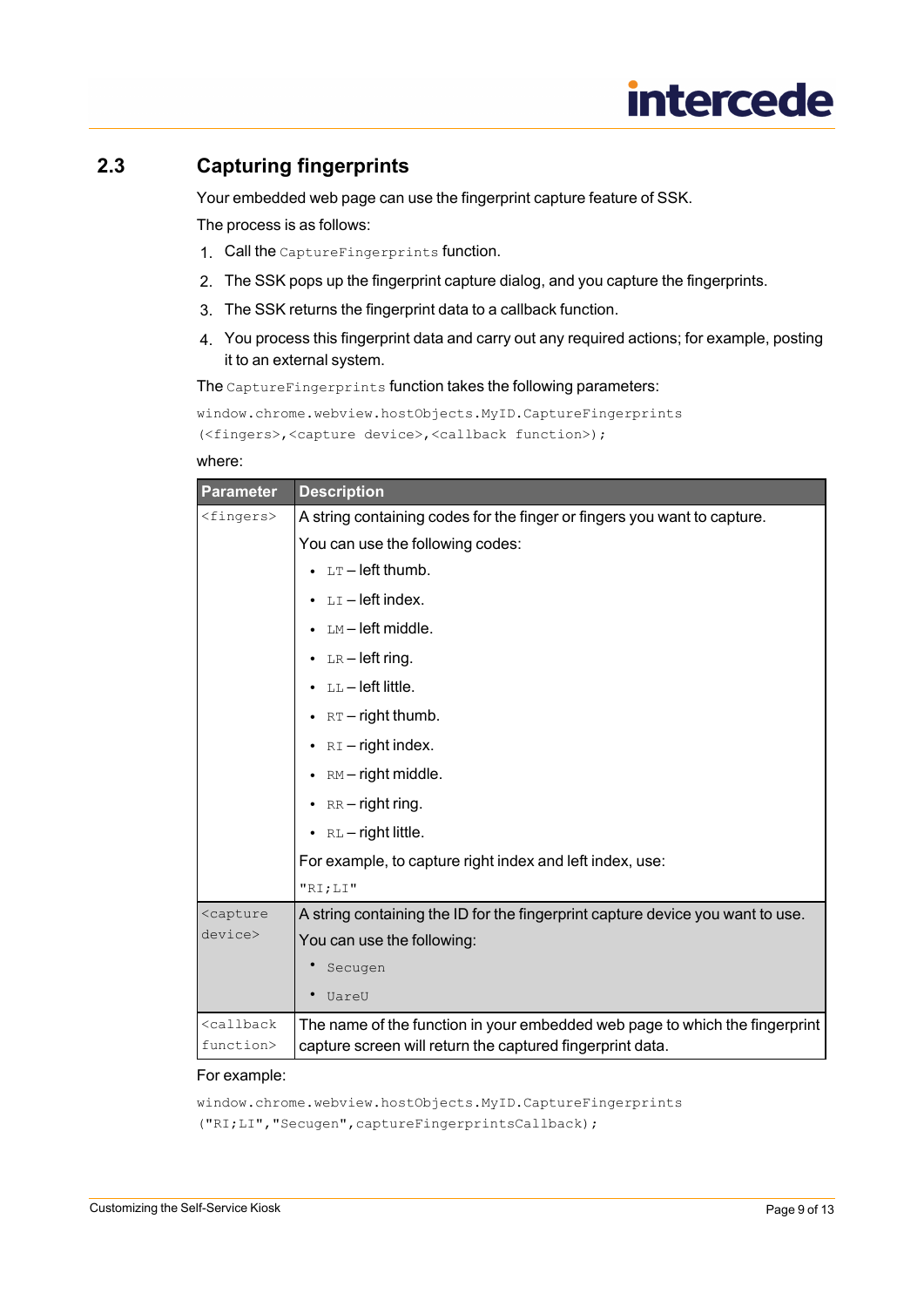

**Note:** For full information about the Kiosk API, see the SSK Web API documentation provided in the MyID Client Integration Toolkit.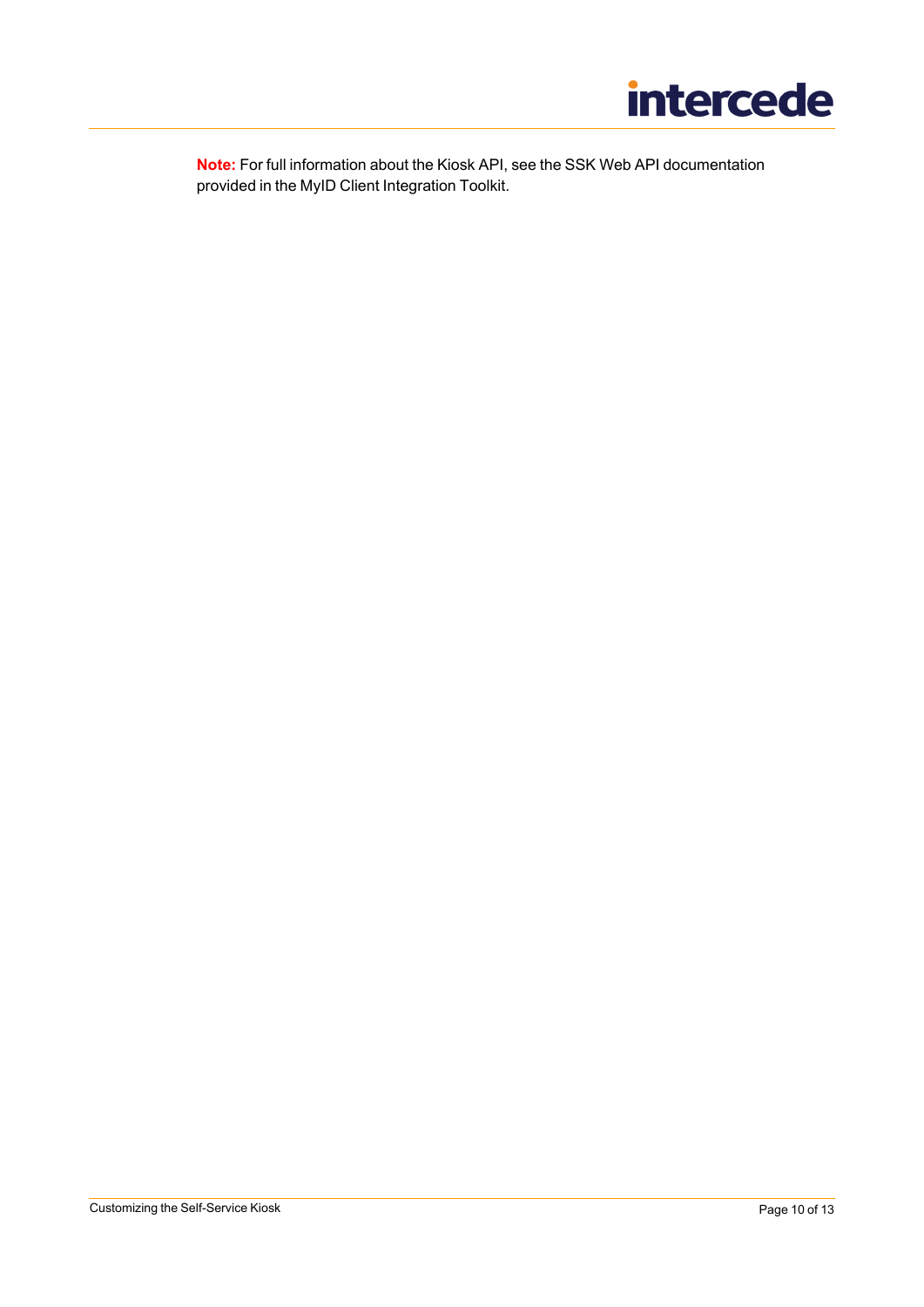### **3 Customizing the logos**

<span id="page-10-0"></span>By default, the SSK displays MyID logo on the front page:

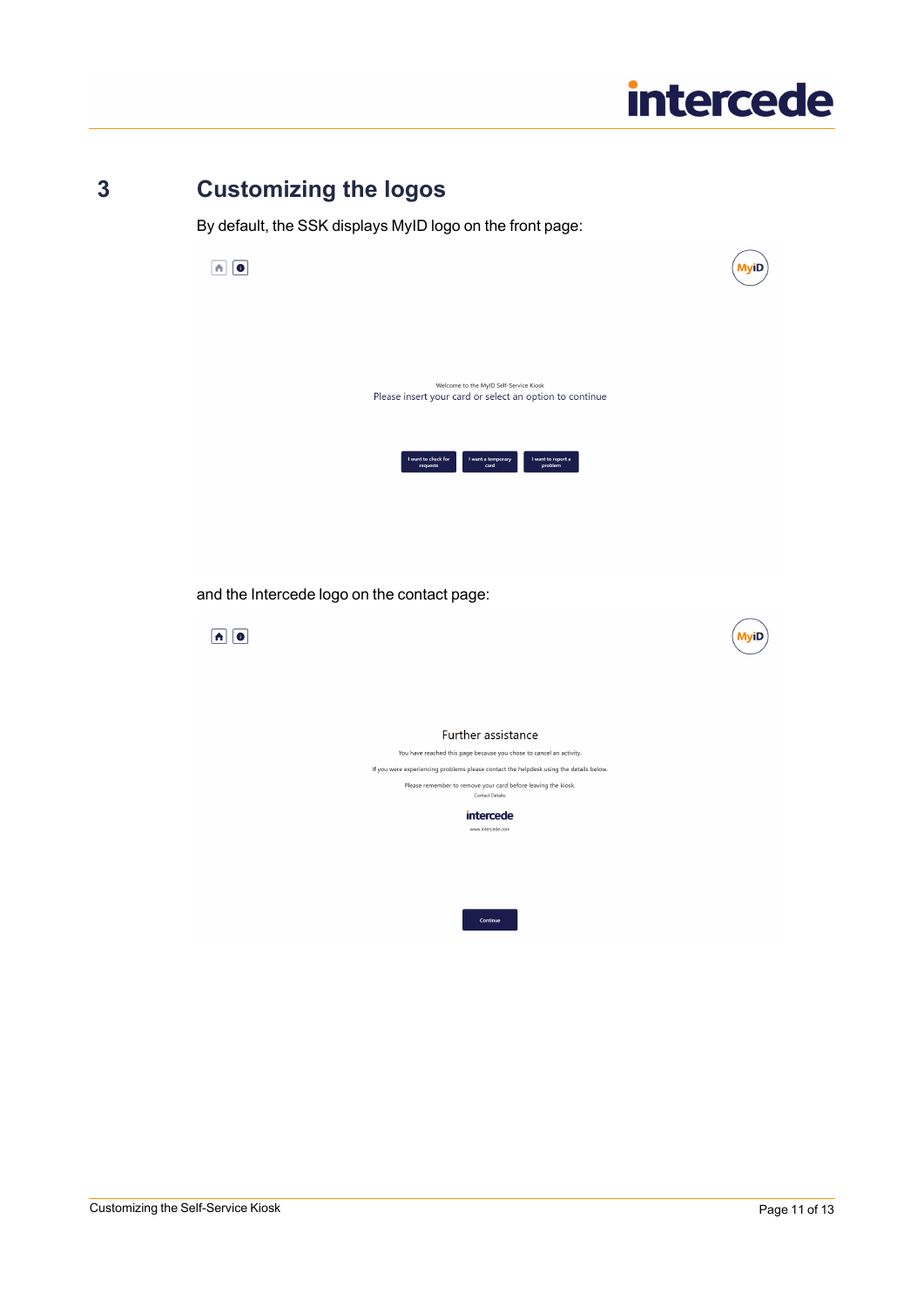You can replace these logos with images of your own choice.

To replace the logos:

- 1. Create the following PNG format images:
	- UniformLogo.png this image is used for the MyID logo at the top right of the screen. You are recommended to use a square image. SSK scales the image to fit the available space without affecting the aspect ratio of the image. A 1:1 aspect ratio is recommended to make the most use of the available space.
	- $\mathbb{W}$  ideLogo.png this image is used for the Intercede logo on the contact page. You are recommended to use a rectangular image. SSK scales the image to fit the available space without affecting the aspect ratio of the image. A 15:1 width:height aspect ratio is recommended to make the most use of the available space.
- 2. In Windows Explorer, navigate to the *\*programdata\** folder.

By default, this is:

C:\ProgramData\

3. Inside the program data folder, create the following folder structure:

Intercede\MyIDSelfServiceKiosk\

4. Copy the UniformLogo.png and WideLogo.png files into this folder.

The next time you start up SSK, these images are used in place of the MyID and Intercede logos.





#### Further assistance

You have reached this page because you chose to cancel an activity. If you were experiencing problems please contact the helpdesk using the details below. Please remember to remove your card before leaving the kiosk. YOUR LOGO HERE

Customizing the Self-Service Kiosk **Page 12 of 13** and the Self-Service Rise Research Page 12 of 13